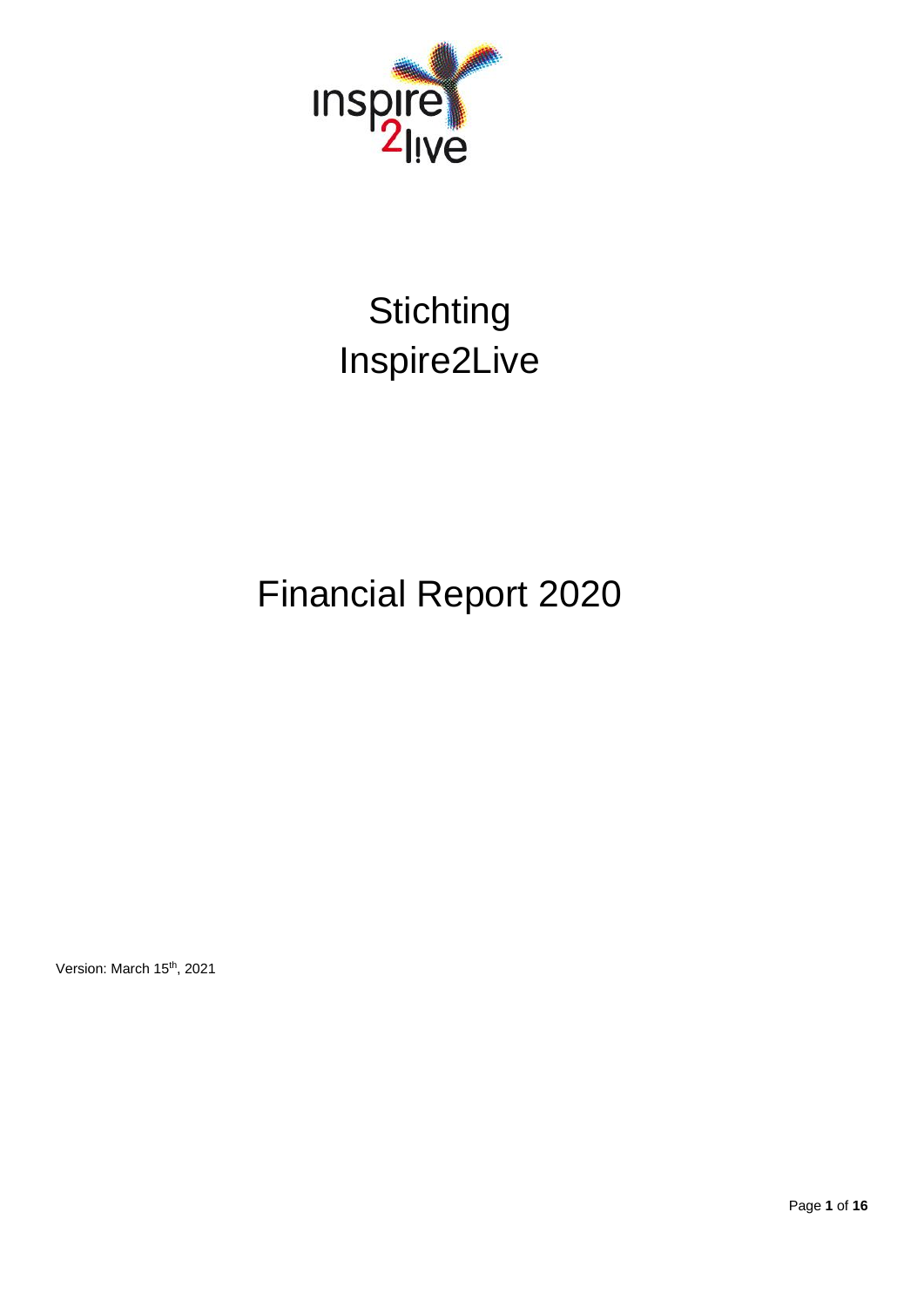

#### **Supervisory board report**

2020 has been a devastating year due to Covid-19. It has affected many lives, economies and processes on a global scale.

It has affected Inspire2Live too, many physical interactions have been reduced to online sessions which are not as effective. However, Inspire2Live has adjusted rapidly and was able to stay very productive.

2020 also has been the year in which Inspire2Live became recognized as a challenging, constructive, and respected partner in dialogues with Government, Insurance, Pharmaceutical and Research entities. More and more discussions are held WITH the patients and not only ABOUT the patients.

One specific achievement in 2020 I find especially worth mentioning, and that is the establishment of the World Campus. With that, Inspire2Live as an agent of change, is now able to fulfil its catalytic role on a global scale. We will do so by combining our local knowledge, skills and resources and utilize them in different locations of the world as much as possible.

The supervisory board has found no irregularities in the activities of Inspire2Live and subscribes to this report.

Amsterdam, March 15th, 2021

R. Stekelenburg, Chairman of the Supervisory Board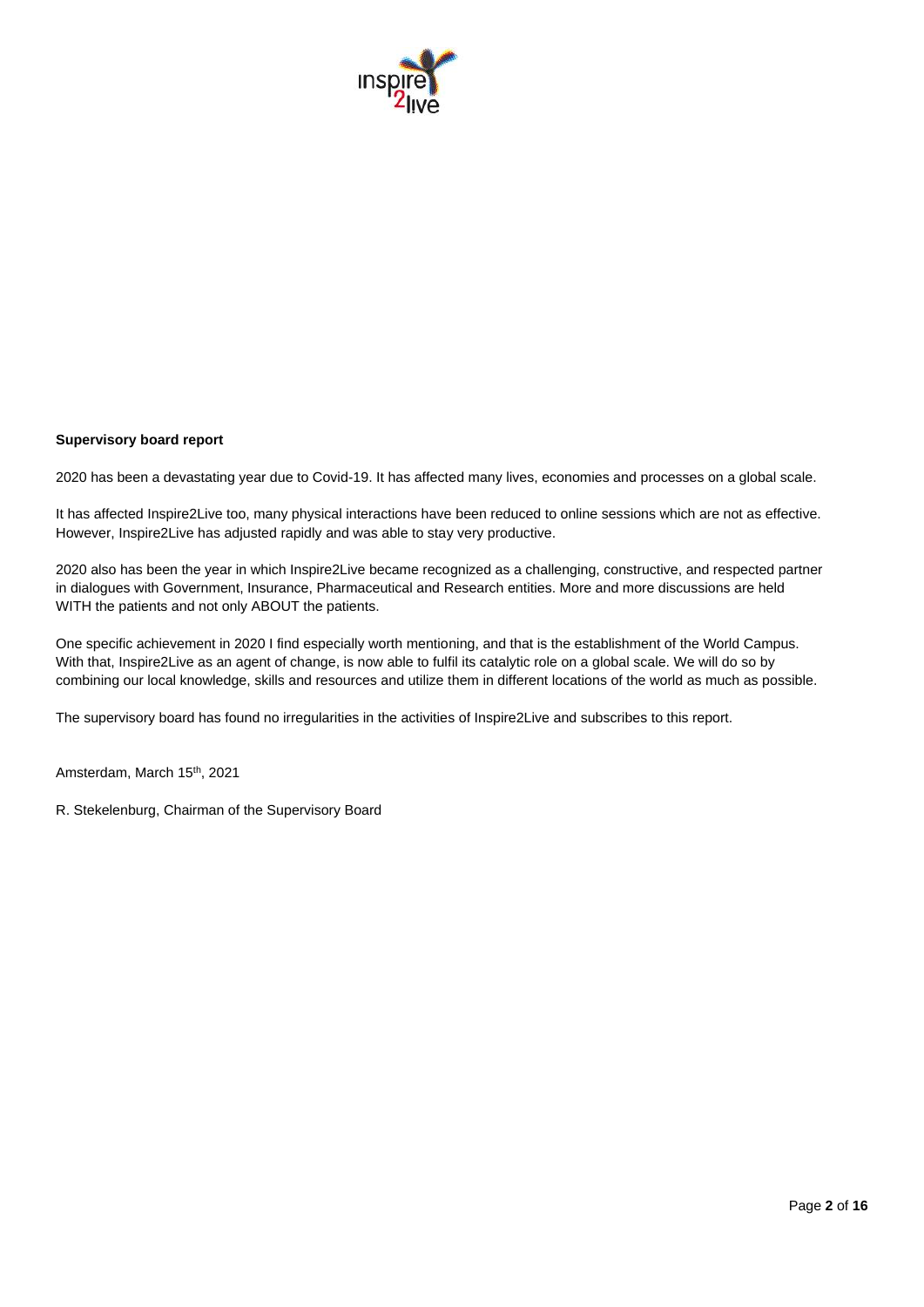

## **Board Report**

This board report contains information about our financial year 2020. Inspire2Live has a governing board, which is formed by Tielo Jongmans. A board of directors manages the daily operations. Peter Kapitein, CEO, is responsible for the operational processes.

Our patient advocates and scholar activists and initiatives

Our organization now consists of 66 active patient advocates and scholar activists in more than 30 countries. Of course, this is a result of our World Campus activities (see later in the report). You will find them here: [https://inspire2live.org/community-updates/meet-our-patient-advocates/](https://inspire2live.org/community-updates/meet-our-patient-advocates/%22%20/)

Our patient advocates and scholar activists are highly educated, well informed and very eloquent. In their work they combine emotion (as a driving force) with their background based on science, knowledge and facts. They are visible in dozens of initiatives, give dozens of talks and write dozens of blogs, articles and books. Inspire2Live is highly recognized in initiatives around personalized medicine, setting up innovative research for better treatments, concentration of cancer care in excellent cancer centres, better diagnosis, food and cancer, prevention (tobacco), the cost of drugs, the design of trials, influencing government and industry… We know what we are talking about.

These are topics that are often also being discussed in parliament. Through lobbying we find effective and efficient access to the members of parliament in The Hague and Brussels… We know how to influence.

Through our activities in the World Campus, we have established a strategic alliance with the IARC (International Agency of Research on Cancer of the World Health Organization).

#### **PA and SA-Meetings**

Due to both COVID19 and the World Campus, we had lots of online meetings and of course these meetings were international.

We now have a regular World Campus Meeting every last Wednesday of the month at 3 pm CET with all our PA's and SA's. The structure is:

- Start with a short introduction of the new PA's and SA's
- A lecture by one of our PA's and SA's or by a guest
- Followed by an extended discussion on this topic
- Rapid Fire talks about the initiatives (followed after the meeting by separate meetings of small interest groups)
- Closing remarks

We have an Open World Campus Meeting every second Wednesday of the month. This has a very open character and is meant as a meeting room with ad hoc presentations

We are working to build in each country local meeting initiatives. In the Netherlands these will take the place of the regular and physical PA-meetings we had so far. For the other countries these are new initiatives.

#### **Public Relations**

The Communications team publishes every week an update on a current topic on social media (Facebook, LinkedIn, Twitter and Instagram). We also share this via Mail Chimp with all our contacts (1000).

We also publish online magazines for the announcement of congresses.

We will start with animations as teasers for events (as an example) and probably also for our updates.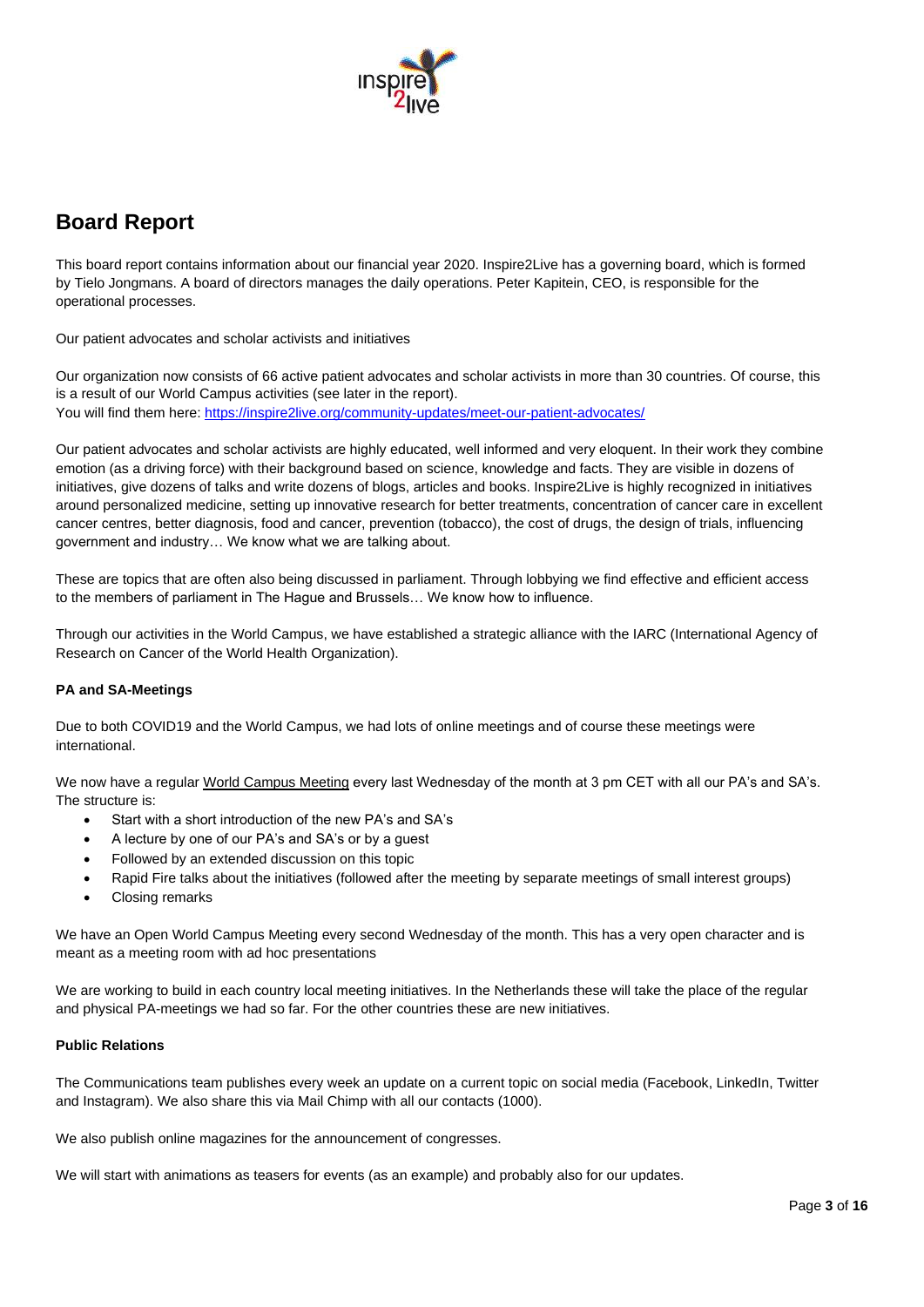

The team did a lot of work on Microsoft365 to facilitate our work with Teams and SharePoint. We get support from DTX, a small organization that enjoys to assist us in technical Microsoft365 matters.

Our PA's and SA's published in many journals and newspapers this year. We have a partnership with Health Management Journal, an international journal with topics related to many health issues.

#### **Reducing incidence**

We have taken the initiative to write a project plan on '*Don't forbid smoking, forbid the selling of tobacco*'. Together with lawyers from Van Iersel Luchtman lawyers we prepare a lawsuit in order to provoke a ban on the sales of tobacco. Our case is built on arguments stemming from the human rights perspective. We will team with Robert Proctor and Louis Kyriakoudos - two well-known historians from Stanford and Tennessee University who studied the tobacco industry for many years. All is set for the trial, except for the money. We are still looking for funding.

#### **Innovation of the Clinical Practice**

#### **Surgery without incision**

We restarted the website and initiative '*Surgery without Incision'* [\(www.opererenzondersnijden.nl\)](http://www.opererenzondersnijden.nl/). It is now a full blown Inspire2Live initiative.

#### Sequencing of cancer patients

In the Netherlands we started an initiative in Dutch Parliament to have all metastasized cancer patients being sequenced. Preferably Whole Genome Sequencing and when not possible Whole Exome Sequencing. Our lobby got a majority in the parliament. This decision is now worked out in daily practice of defining the right treatment for cancer patients in the Netherlands. We will bring this to the EU parliament in 2021 and work on global possibilities for sequencing. Sequencing will be the first and important part of our '*Open-Source Pharma – Inspire2Live*' initiative.

#### Open-Source Pharma – Inspire2Live

We started the initiative '*Open-Source Pharma'*. Based on solid DNA-sequencing, drug screening and testing we work towards better treatments. This will be a lobby initiative like the DNA-sequencing already was. We work together with Hartwig Medical Foundation, Health Insurance and Hub4Organoids and of course with politicians in order to get government in the position that they will regulate it and make sure that Personalized Medicine becomes the new standard. We got the help from Hans Buller, CEO of Fair Medicine and former CEO of ErasmusMC. We will probably partner with IQVIA in this.

#### *Open-Source Pharma - Inspire2Live* includes:

- 1. Sequencing (DNA & RNA, WGS or WES) of the tumour and actions for future culturing provides us immediately with an individualized approach to precision treatments
- 2. Matching this data with the clinical genetic data of all existing drugs. By matching these datasets, a range of promising drugs is detected. The drugs in this range will probably form the best treatment - either individually or in combination with each other. By doing so, we convert the current drug centric approach into a patient centric approach to drug development and treatment decision.
- 3. Testing the results of step 2 (in combinations!) on organoids and if this is not (yet) possible, on tumoroids/tissue culture (organoids are produced in the Hub4Organoids in Utrecht, tissue culture is mastered in the Erasmus Medical Centre. Organ on a chip (e.g., the company Peer Bio) is another option for treatment choice. We enter the world of new models for personalized precision medicine discovery and application
- 4. AI should be considered for the determination of treatment and guide the shared treatment decision by the patient and the doctor
- 5. The registration of the new application
- 6. Arranging the reimbursement
- 7. Applying according to protocol or off label and with real life data registration
- 8. Monitoring progress on organoids or tumoroids and adjusting treatment
- 9. Learning loops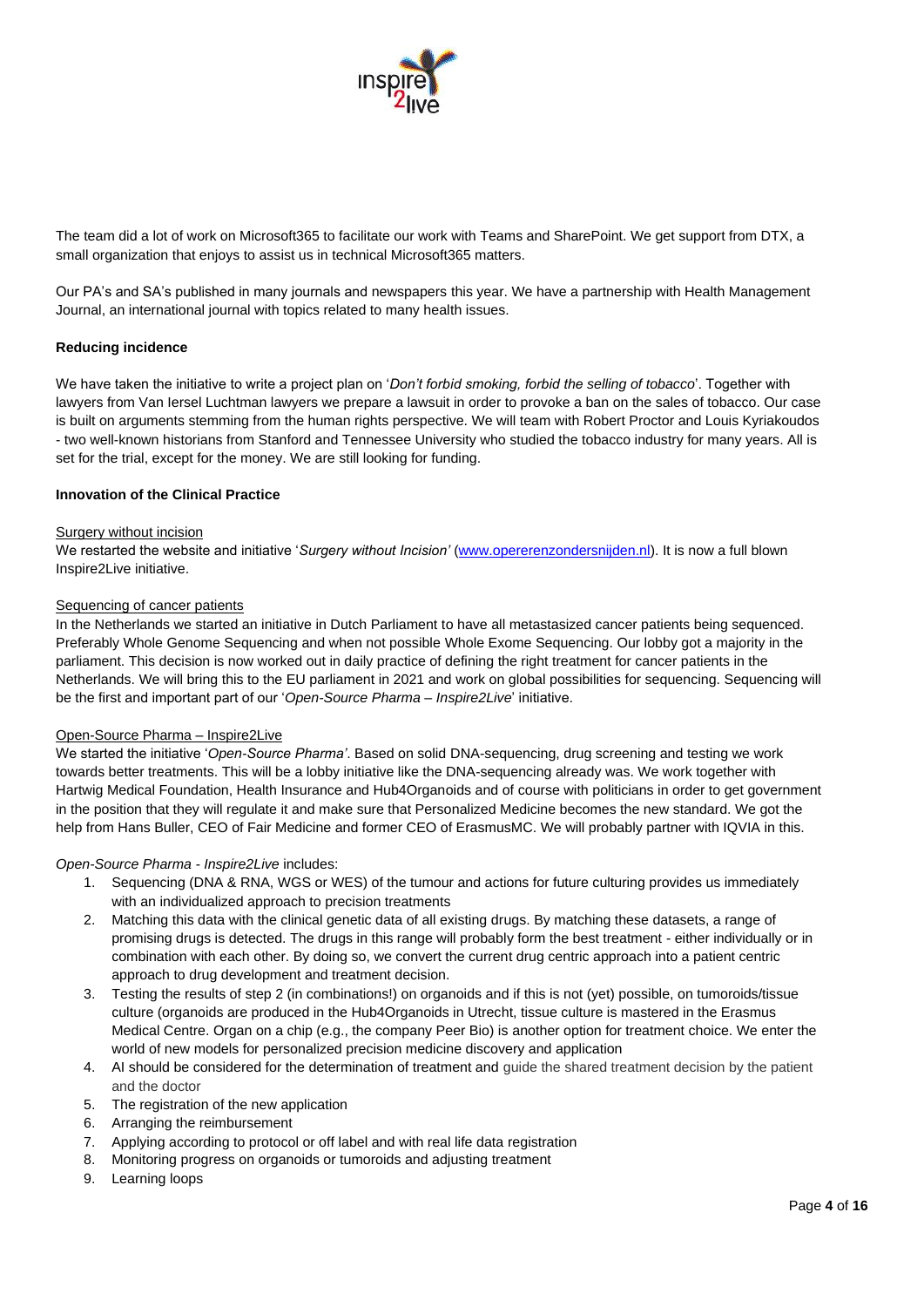

#### Pain and pancreatic cancer

We initiated a trial with lidocaine in patients with pancreatic cancer and pain. We finance this with money we got from Cinderella. The trial runs in Amsterdam UMC and with co-sites in Leiden, Arnhem and Nijmegen.

#### **Quality of Life.**

Of course, next to innovation, the trial for lidocaine and pain in pancreatic cancer patients, has an enormous impact on quality of life. Actually; it is a 'quality of life' project.

#### **Quality of Care (governance of research, industry and healthcare)**

In the Amsterdam UMC Linda's initiative to improve the patient scheduling system is now being implemented at all outpatient clinics. She was closely involved in the project team and was very proud! Linda also joined the Linnean Workgroup to help speed up the implementation of VBHC organisations in the Netherlands. After her death, her position has been succeeded by Joliene Munier.

Our website on excellent cancer centres continues to be accessed with relatively low frequency. IQVIA has resumed its query of medical specialists, but the response is exceptionally low. Focus is now on prostate cancer. We are exploring whether our checklist on the quality of treatments in various organisations can be used as a tool for auditing and as an initial guide for improvement projects. Inspire2Go is producing an online version of the checklist to make it easy and attractive to use.

#### **Fundamental and clinical Research (the need to know more than we know)**

Around April 1 we start with the Amsterdam UMC and ErasmusMC a trial with Lidocaine for pancreatic cancer patients suffering from pain (we already mentioned it above). Lidocaine works excellently against pain and provides a way to get all these patients off opiates. The advantage of Lidocaine is that it keeps the mind clear. These patients will therefore experience an improved quality of life and can probably live longer for many months. We expect the results in the summer and after that we will start a collaboration with Professor doctor. David Tuveson from Cold Spring Harbor Laboratories and investigate the question: 'It works, we see that in the trial/clinic, but why is it working?' When we find the mechanism behind this, we can find other ways of using Lidocaine and other anti-inflammatory drugs.

#### **Data**

We brought data science to the doctor's office and helped patients, by organizing a hackathon (in rheumatoid arthritis) and developing an algorithm with UMC Utrecht in cardiology. This knowledge will help us in cancer as well.

We have produced a vision document about cancer-registries for free for the 'low and middle income' countries. The thought behind this is that when we ask IQVIA to realize this and make money with the data in the registries, we can use this money for projects in the countries that deliver the data. Of course, on an ethical basis and within legal boundaries but it is unforgivable that so much patient data is used all over the globe and nothing is given back to patients. This can end.

#### **International Cooperation**

#### The World Campus

We critically reviewed our 2020 Annual Congress. Although we were truly diverse with respect to gender, age and colour, we were very Western oriented. Europe and the Northern Americas were our playground. This needed to change into a global playground and so we did. Out of this came the *Inspire2Live Hub initiative, or 'World Campus'*.

The World Campus is the global activity of Inspire2Live. It is led by patient advocates and scholar activists who act as one. The organisation is meant to broaden the constituency of Inspire2Live in all parts of the world: in Latin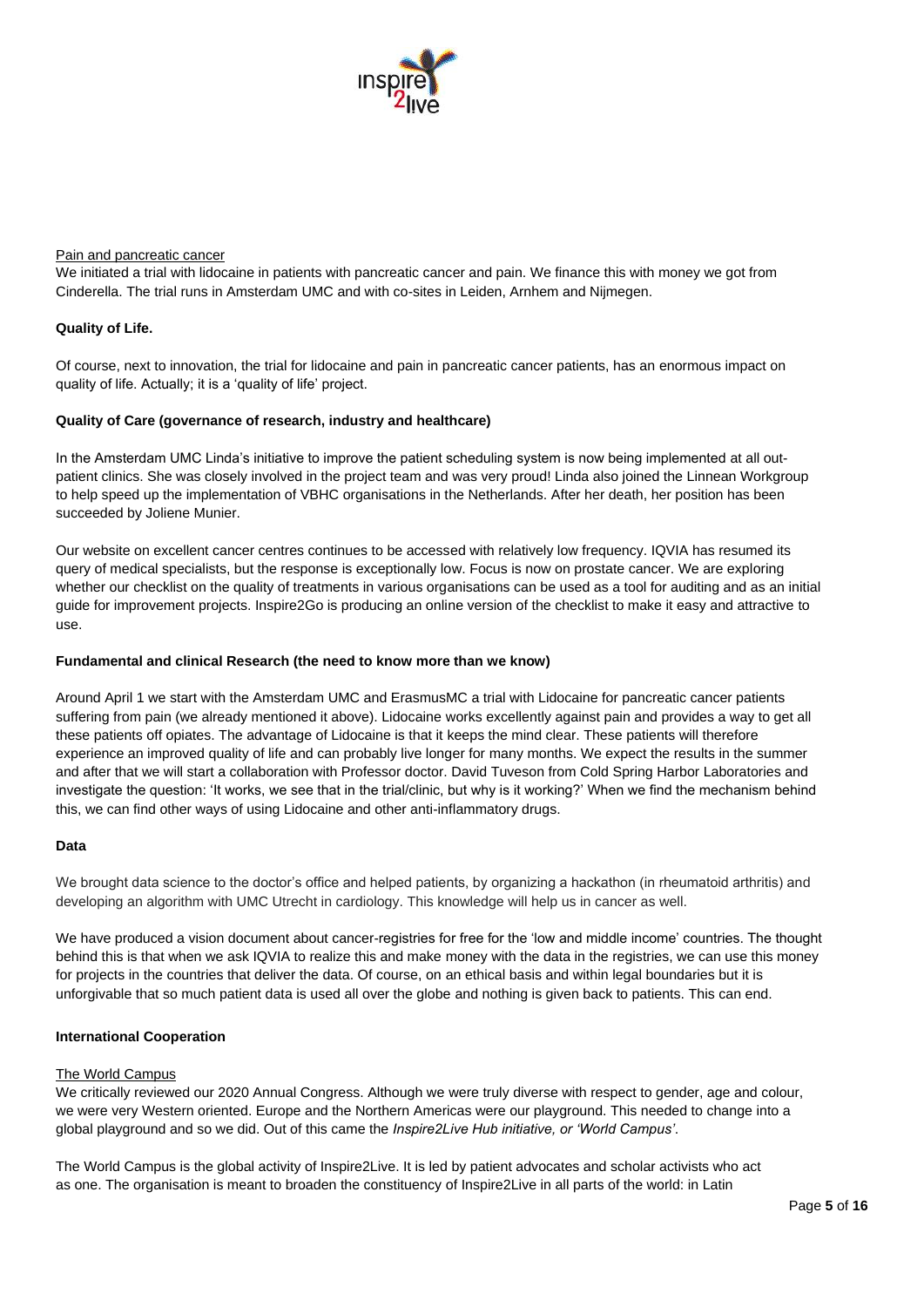

America, North America, Asia, Australia, Africa, The Middle East and Europe. Each representative, called a Hub, is committed to a singular purpose: to improve control over cancer. The Hubs search and share better practices for prevention, diagnosis, treatment, after care and support.

To avoid partisan involvement in any national or international conflict we have adopted the main principles of the International Red Cross. Here taken from the website of the Red Cross and explained briefly:

- Humanity: The International Red Cross and Red Crescent Movement, born of a desire to bring assistance without discrimination to the wounded on the battlefield, endeavours, in its international and national capacity, to prevent and alleviate human suffering wherever it may be found. Its purpose is to protect life and health and to ensure respect for the human being. It promotes mutual understanding, friendship, cooperation and lasting peace amongst all peoples.
- Impartiality: It makes no discrimination as to nationality, race, religious beliefs, class or political opinions. It endeavours to relieve the suffering of individuals, being guided solely by their needs and to give priority to the most urgent cases of distress.
- Neutrality: In order to continue to enjoy the confidence of all, the Movement may not take sides in hostilities or engage at any time in controversies of a political, racial, religious or ideological nature.
- Independence: The Movement is independent. The National Societies, while auxiliaries in the humanitarian services of their governments and subject to the laws of their respective countries, must always maintain their autonomy so that they may be able at all times to act in accordance with the principles of the Movement.
- Voluntary service: It is a voluntary relief movement not prompted in any manner by desire for gain.

As we speak (January 2021), the following four goals are realised:

- Institution building: The World Campus is in serious conversations with the World Health Organisation to become an arm of IARC (the International Agency for the Research of Cancer). Officials of the WHO have stepped in to participate in our projects.
- Capacity building: Projects have been set up in Europe, Africa, The Middle East, India and Brazil (on pain management, setting up a cancer registry, cancer rehabilitation, prevention of cancer, a trial, lodging for patients and families).
- Opinion Leadership: A subgroup of patient advocates and scholar activists is formulating an opinion regarding the vaccination requirements for cancer patients, their caregivers and urgency of treatment. This is the first case where we work directly with IARC. IARC has approved collaboration, which we intend to formalise.
- Channelling support: In the age of Covid-19, digital collaboration is pivotal. In 2021 we will work on the World Campus App ("WOCA"), they will bring facilities of information, advice, training, payment, and connection in one place: on a smart phone.

We found representation in the following countries: Brazil, Costa Rica, the Caribbean, USA, Nigeria, Kenya, South Africa, Egypt, Turkey, Armenia, Bulgaria, China, India, Singapore, Switzerland, France, Spain, Austria, Germany, UK. Soon to join are: Ghana, Tanzania, Russia, Belarus, Hungary, Italy, Japan, Surinam, Uruguay, Nicaragua, Malaysia, Indonesia, Australia, New Zealand, Kazachstan. India (1.35 bln) and China (1.4 bln) are so huge that we need to find more representatives there.

For our Vision document and prospectus, we refer to the website page of the World Campus: <https://inspire2live.org/worldcampus/>

#### **Our congresses (for connecting patients, researchers and clinicians)**

Our *Annual Congress 2021* has been postponed to February 2, 3 and 4, 2022 at the Royal Netherlands Academy of Arts and Sciences (KNAW) in Amsterdam. The theme is '*Incubating and replicating for the global patient':*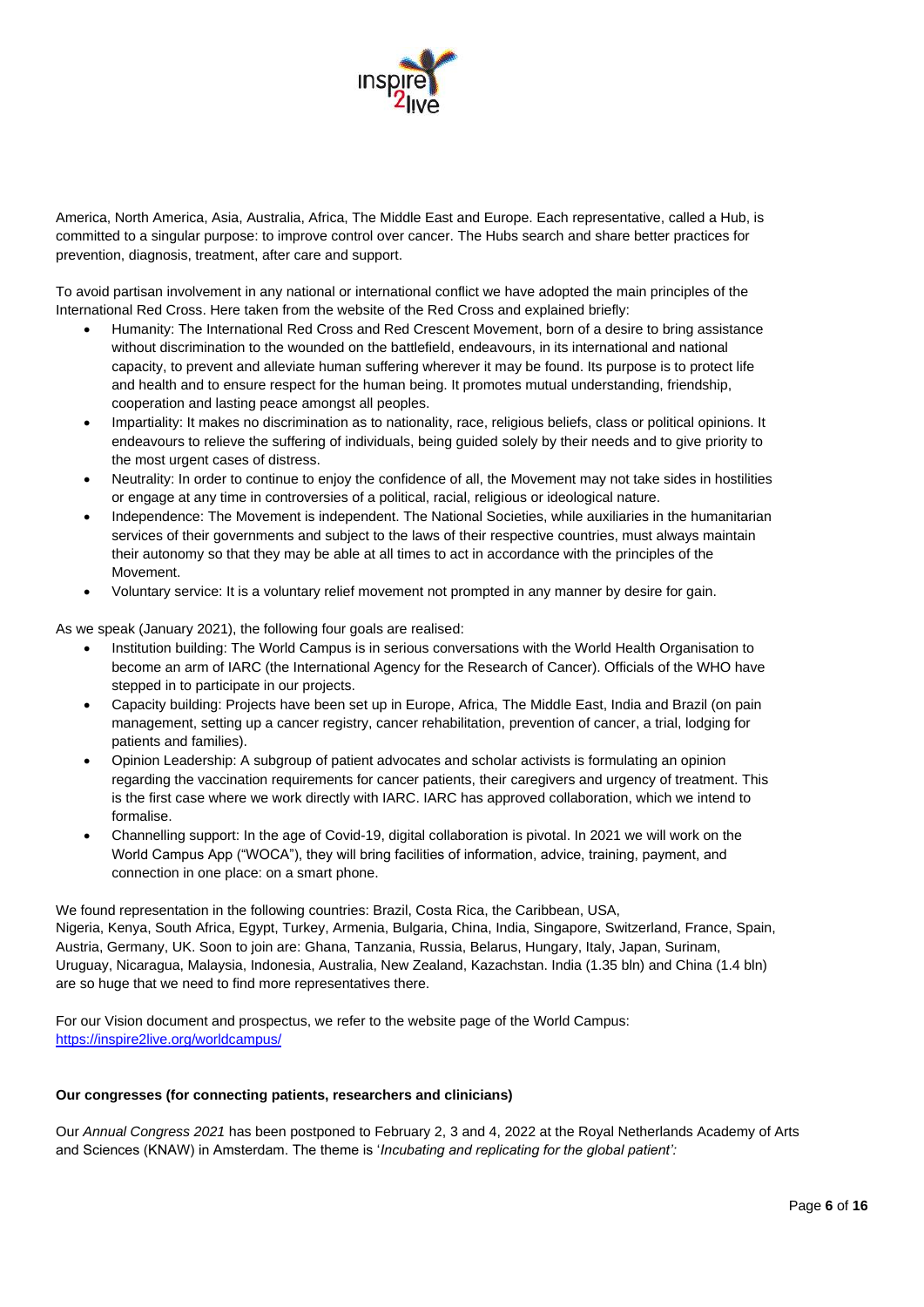

We will organize June 16th, 2021 a one-day congress: '*Best diagnosis and treatments with MRI and Surgery without incision 'Moving evidence into practice' - How to enhance implementation of evidence-based innovations to improve quality of life of all prostate cancer patients'.*

The Discovery Network around '*Children and Sarcoma'* has run into difficulties because of the scope, time availability and COVID19. We are now working on another theme: 'Children and cellular therapies (working title). For this Discovery Network, we received € 10.000,00 from a fundraising initiative for children with cancer. When COVID19 allows, we will set this up in 2021.

Together with Trey Ideker (University of San Diego), Morten Scheibey-Knudsen (University of Copenhagen) and Stephen Friend (4YouandMe) we work on a Discovery Network '*AI and cancer'*. This works out fine but has been postponed because of COVID19. When allowed we will follow this up.

We have organized the *Breast Cancer Symposium* October 10<sup>th</sup>, 2020. The day before we worked in a Dutch session on 'Cancer and work and Cancer and Rehabilitation. Both sessions were virtual.

We planned a symposium regarding the topic of '*Lifestyle and cancer risk reduction' June 11th,* 2021. With experts in different topics from several countries. June 11<sup>th,</sup> 2021 in Amsterdam, when COVID19 allows. We work with Professor Hanno Pijl from Leiden University Medical Centre (he agreed to be in the program board). A special aspect of this topic is that professor Pijl wants lifestyle work as part of the cure and not strictly as prevention.

You find more information on our website:<https://inspire2live.org/our-congresses/upcoming-congresses/>

#### **Partnerships**

We started a page on our website with our partners: [https://inspire2live.org/about/our-partners/](https://inspire2live.org/about/our-partners/%22%20/)

We restarted cooperation with 'Cancer Commons'[: https://cancercommons.org/home/](https://cancercommons.org/home/%22%20/) PanCan, the USA patient organization against pancreatic cancer, became a partner in 2019: https://www.pancan.org

Peter and this year also Maria Lourdes, have published in Health Management Journal. We agreed upon a partnership with them and are mentioned on their website: [https://healthmanagement.org](https://healthmanagement.org/)

The relation with KWF [\(https://www.kwf.nl\)](https://www.kwf.nl/) has been re-established. I's a pity that the director Fred Falkenburg resigned, as well as the account-manager for Inspire2Live, Sigrid Attema. Ilona is now re-establishing again with the new accountmanager Linda Kroeskop.

#### **Sustainable finance for Inspire2Live**

#### **Cinderella**

We received an enormous amount of money from Cinderella Therapeutics, a partner organization that was founded to bring 'stepchild medicines' to the market. Medicines that are important for patients but which there is no market. Cinderella stopped her activities. Inspire2Live got almost € 150.000 and will spend this on *Open-Source Pharma – Inspire2Live*, *Pain*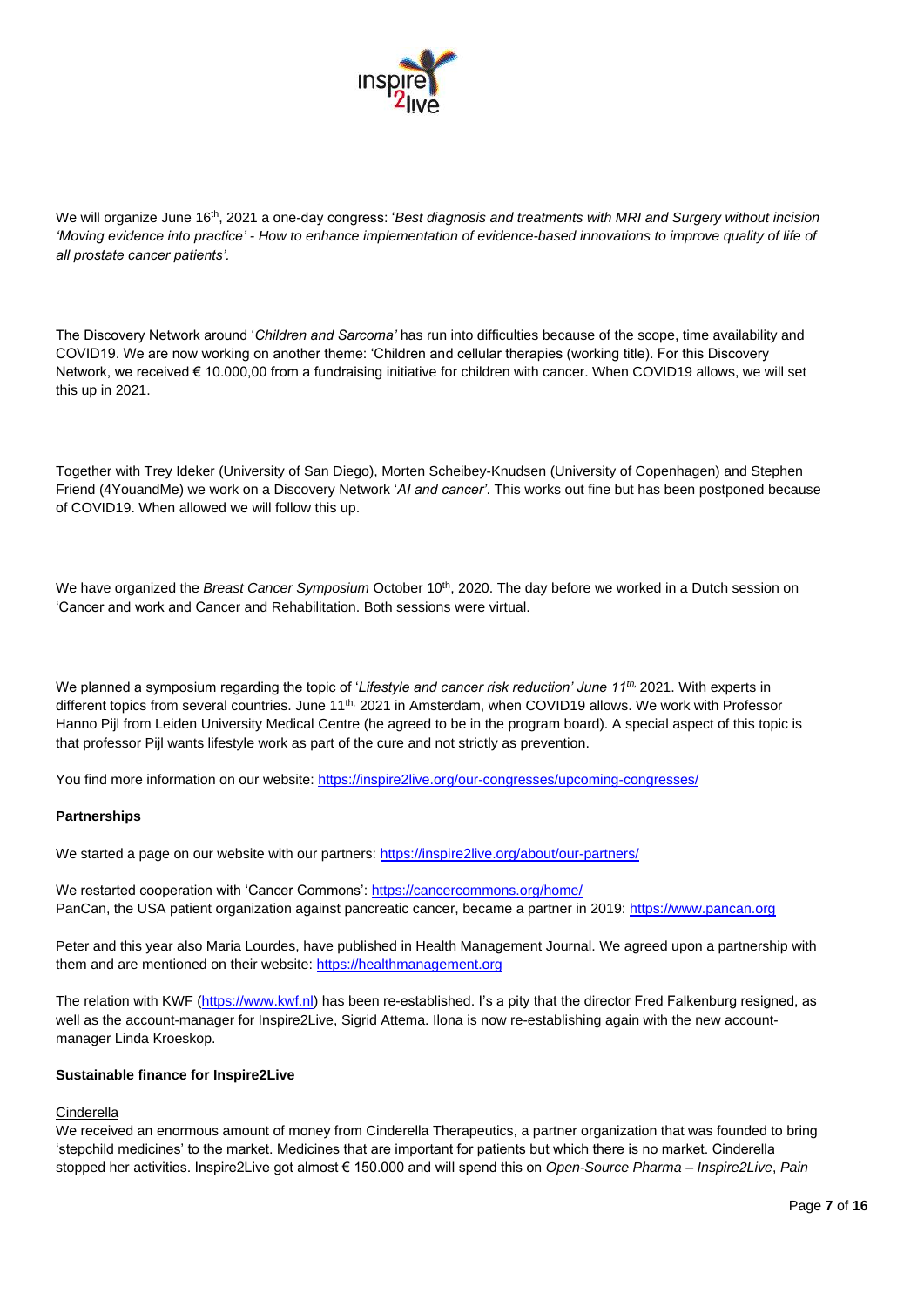

*and pancreatic cancer* and our international *World Campus* activities.

#### **Inspire2Go**

It took some time and COVID19 was not much of a help, but Inspire2Go now works on 3 potentially very lucrative cases:

- '*Fit bij kanker*' which relates to cancer rehabilitation. This will be a cooperation between Inspire2Go, IQVIA and Ancora Health. First results in Q2 of 2021. When the work with the first patients is successful, the cooperation will lead to substantial business activities.
- *Open Source Pharma – Inspire2Live* will be introduced at the ministry of health with help of professor Hans Buller who was successful with funding from the ministry with his company 'Fair Medicine'. We will also start a lobby for it in Brussels with Kevin Loth. Kevin is a former lobbyist for pharma and willing to help us. *Open-Source Pharma - Inspire2Live* will be a close partnership with IQVIA as well.
- *'Registries for the low- and middle-income-countries'.* With help from IQVIA we hope to deliver registries for these countries for free. IQVIA can make a lot of money with the data from the registries and returns the money to Inspire2Go. Inspire2Go finances, with the assistance of Inspire2Live, projects in the countries that delivered the data. We already mentioned it above.

#### **Marketing**

In our attempt to find money for our activities and professionalize our organization with more and better support of our patient advocates and scholar activists, we have started an initiative with professional marketeers from 'Horizonteer' [\(https://www.horizonteer.nl/english/\)](https://www.horizonteer.nl/english/). They will help us with a better description of what we do, what our achievements are and show not only to the inner circle of Inspire2Live that we are a unique, global and innovative patient advocacy organization but tell it to the world. In order to receive a lot of donations. It appeared that most people from the outer circle know nothing about Inspire2Live. That's a hurdle to take when looking for donations.

We're still in a discussion but it evolves in a direction where our mission is more evolving towards 'Cancel Cancer' and being the patients voice to cancel cancer. 'We are committed to cancel cancer by providing prevention and faster access to more patient centric treatments'.

To be continued in 2021

#### **Statement from the Finance Manager:**

In the attachment, you'll find the documents with the details of our financial position.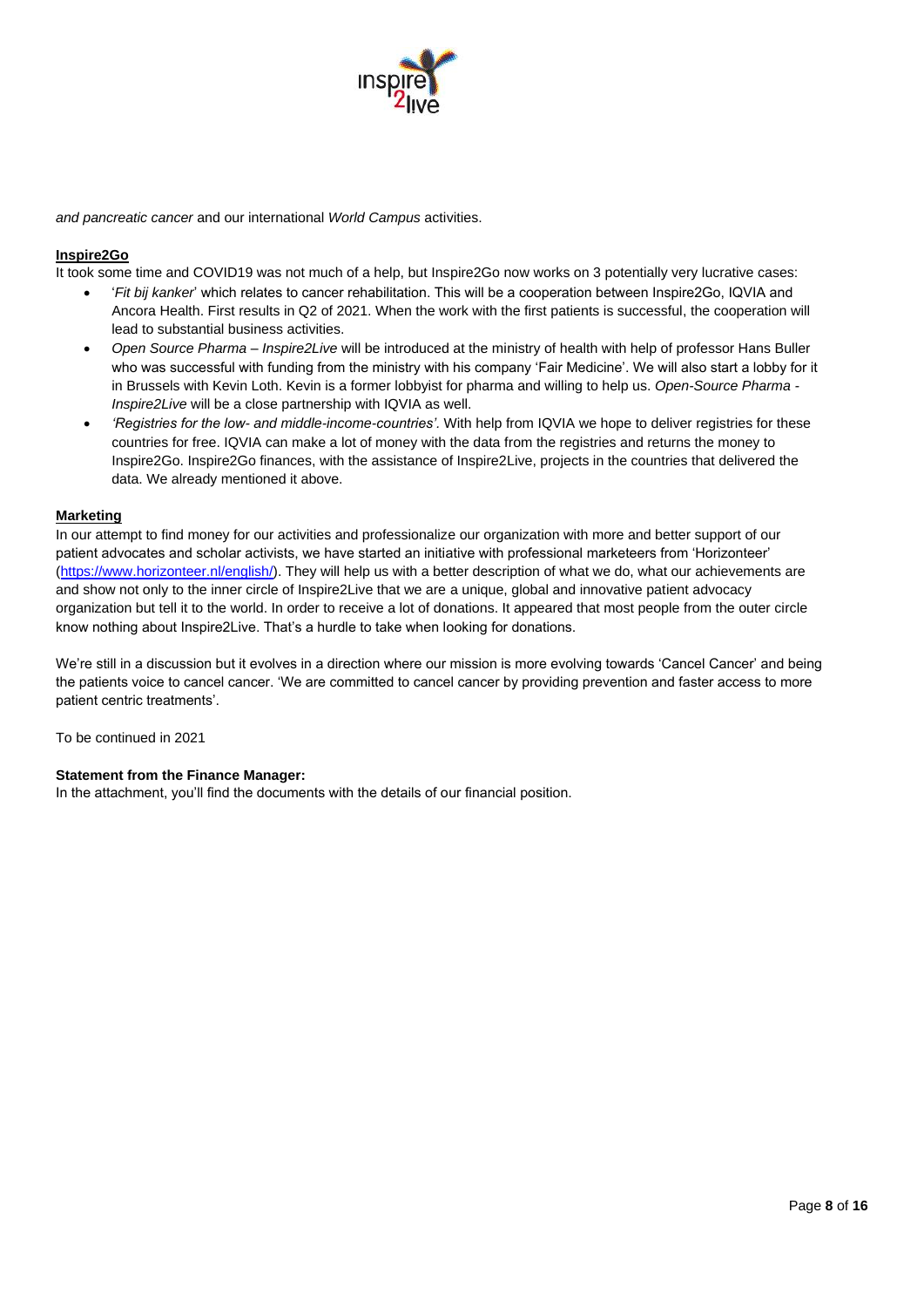

#### **In Memoriam**

Linda Burger

We sadly lost our beautiful patient advocate Linda Burger. She died of triple negative breast cancer. She herself could say it so powerfully and eloquently:

'You can't evade your destiny. It's how you deal with it. Life is about today.'

Linda is an indelible example of how a deadly cancer can be resisted for years with a great deal of joy, devotion to others, beauty, unshakeable intelligence and love for life.

Here's the link to the in memoriam:<https://inspire2live.org/in-memoriam-linda-burger/>



Amsterdam, March 15<sup>th</sup>, 2021

Stichting Inspire2Live Peter Kapitein (ceo) & Tielo Jongmans (chairman)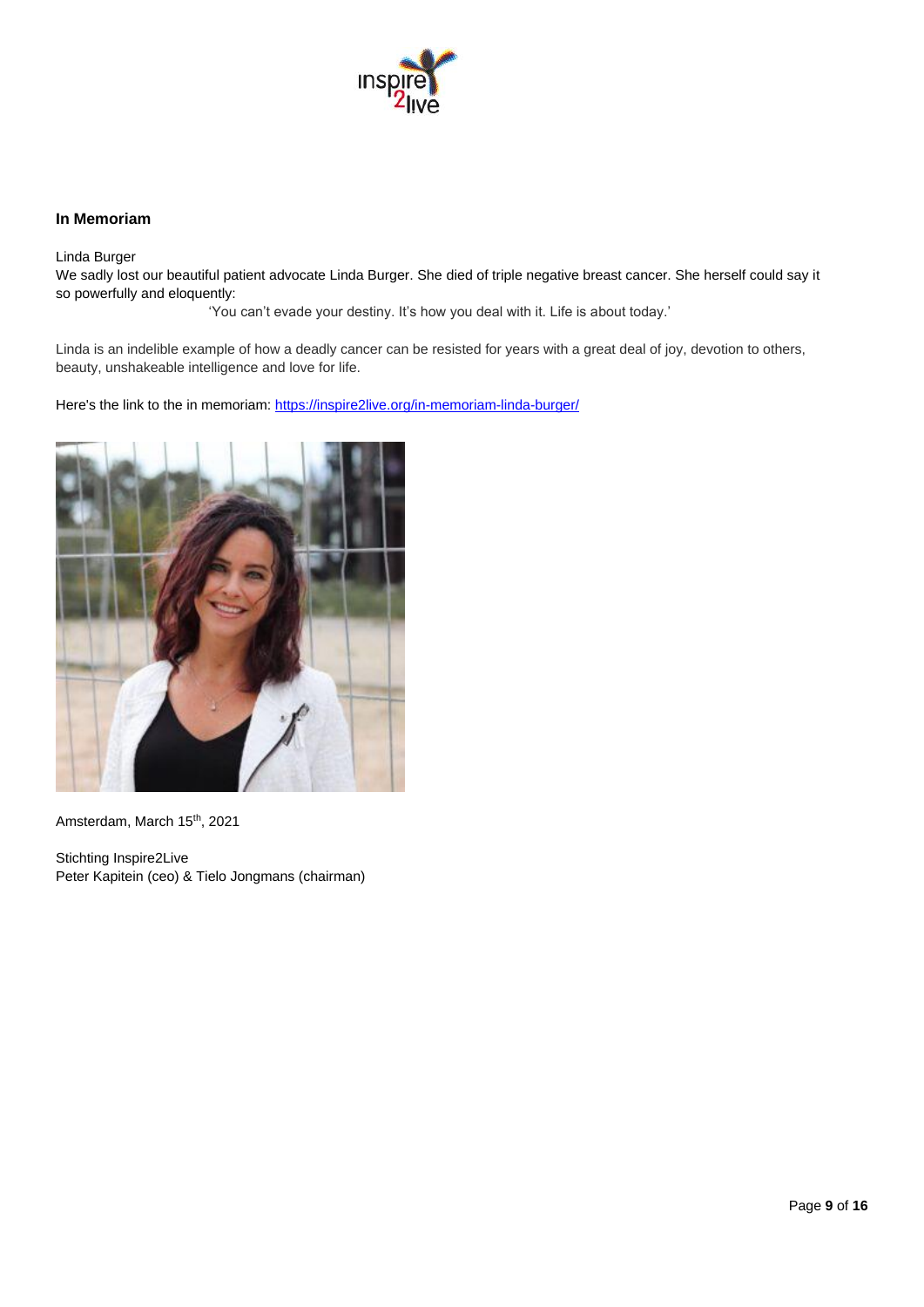

## **Balance sheet as at 31 December 2020**

|                              |                            | 2020                    | 2019                    |
|------------------------------|----------------------------|-------------------------|-------------------------|
|                              |                            | <b>EUR</b>              | <b>EUR</b>              |
| <b>Fixed assets</b>          |                            |                         |                         |
| Long-term receivables        | $\boldsymbol{\mathcal{I}}$ | 10,000                  | $\overline{\mathbf{0}}$ |
| <b>Total fixed assets</b>    |                            | 10,000                  | $\bf{0}$                |
| <b>Current assets</b>        |                            |                         |                         |
| Receivables                  | $\overline{2}$             | 1,150                   | 50,003                  |
| Cash and cash<br>equivalents | 3                          | 281,793                 | 168,332                 |
| <b>Total current assets</b>  |                            | 282,943                 | 218,335                 |
|                              |                            | 292,943                 | 218,335                 |
| <b>Foundation's equity</b>   | $\overline{4}$             | 292,943                 | 195,012                 |
| <b>Current liabilities</b>   | $\overline{5}$             | $\overline{\mathbf{0}}$ | 23,324                  |
|                              |                            | 292,943                 | 218,335                 |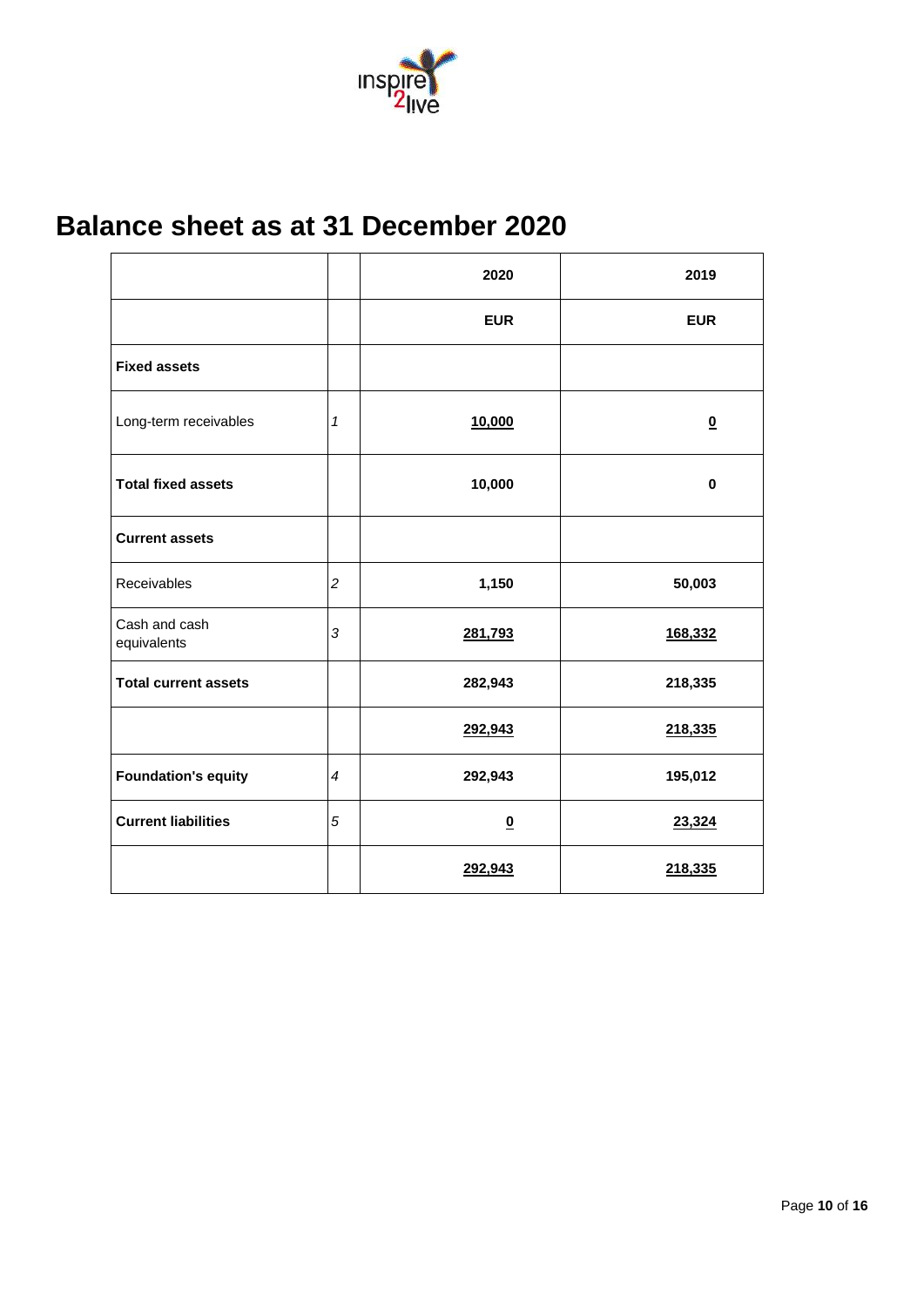

## **Statement of income and expenses for the year ended 31 December 2020**

|                         |                | 2020           | 2019       |
|-------------------------|----------------|----------------|------------|
|                         |                | <b>EUR</b>     | <b>EUR</b> |
| <b>Income</b>           | 6              | 151,153        | 77,841     |
| Operating costs         | $\overline{7}$ | 53,230         | 66,757     |
| <b>Operating result</b> |                | 97,923         | 11,084     |
| <b>Earned interest</b>  |                | $\overline{8}$ | 12         |
| Net result              |                | 97,931         | 11,096     |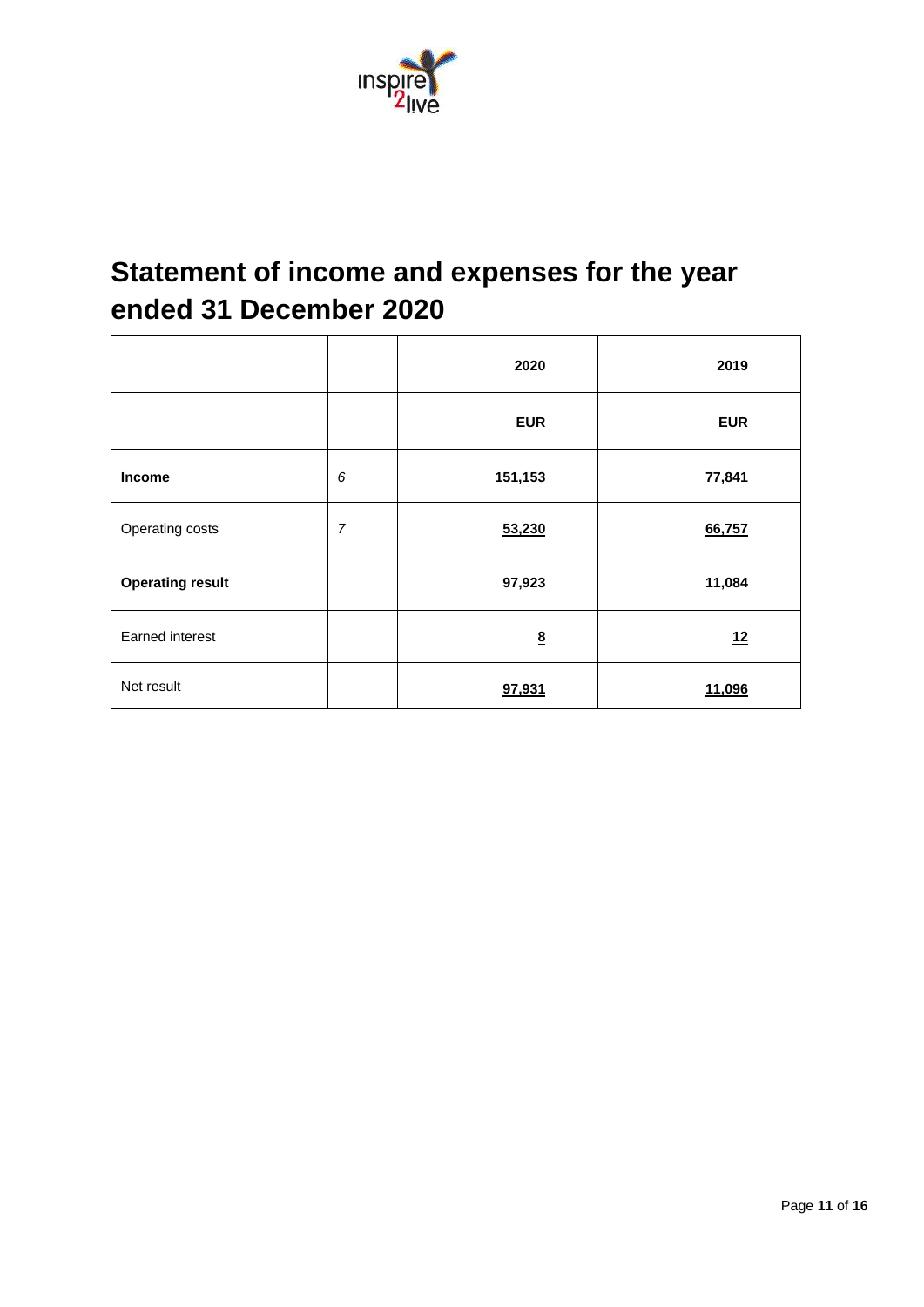

## **Notes to the financial statements for the year 2020**

## **General**

## **Applied standards**

The financial statements were prepared in accordance with good merchant use and the provisions of Part 9, Book 2, of the Netherlands Civil Code. Inspire2Live however uses it's own principles for valuation and determination of results, as allowed by Dutch law. These principles, however, largely correspond to the Guidelines for Annual Reporting for small organizations with no profit motive (RJ(k)-C1).

## **Activities**

The principal goals of Inspire2Live are:

- stimulating organizations that aim to organize events for cancer research;
- setting up global collaboration to achieve medical research in a sustainable manner;
- promoting and supporting scientific research into cancer in all possible forms, so that people can live a happy, healthy life in harmony with cancer and getting cancer under control;
- to profile her behaviour both internally and externally as a non-governmental organization ("NGO") and in the performance of her duties;
- maintain independence;

The foundation intends to achieve its goal by, among other things:

- promoting patient advocacy and supporting research;
- the development of activities that contribute directly or indirectly to the achievement of its objective, including ancillary commercial and profitable activities within the limits of what is legal permitted and the proceeds of which will become available at any time and are intended for achieving the objective.

## **Principles for the valuation of assets and liabilities and the determination of the results**

### **General**

If not stated otherwise, assets and liabilities are shown at nominal value.

An asset is disclosed in the balance sheet when it is probable that the expected future economic benefits that are attributable to the asset will flow to the entity and the cost of the asset can be reliably measured. A liability is disclosed in the balance sheet when it is expected to result in an outflow from the entity of resources embodying economic benefits and the amount of the obligation can be measured with sufficient reliability.

If a transaction results in a transfer of future economic benefits and or when all risks relating to assets or liabilities transfer to a third party, the asset or liability is no longer included in the balance sheet. Assets and liabilities are not included in the balance sheet if economic benefits are not probable or cannot be measured with sufficient reliability. The income and expenses are accounted for in the period to which they relate.

The preparation of the financial statements requires the board to form opinions and to make estimates and assumptions that influence the application of principles and the reported values of assets and liabilities and of income and expenditure. The actual results may differ from these estimates. The estimates and the underlying assumptions are constantly assessed. Revisions of estimates are recognized in the period in which the estimate is revised and in future periods for which the revision has consequences.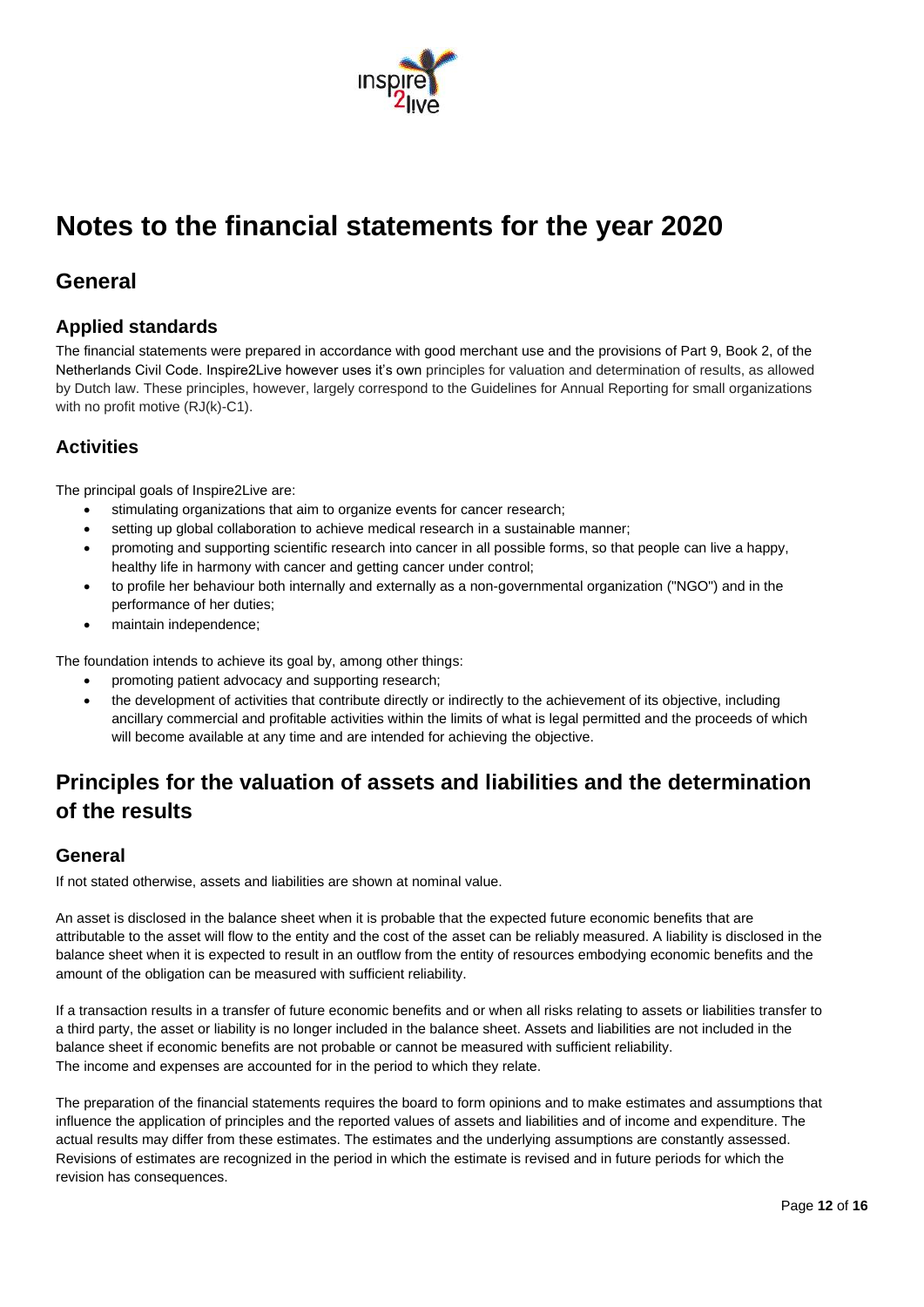

### **Receivables**

Receivables are stated at nominal value less a provision for doubtful debts. Provisions are designated on the basis of individual assessment of recoverability of the receivable.

### **Result**

The result is calculated as the difference between income and all the costs attributable to it during the year under review. The costs are calculated with due regard for the applicable valuation principles stated previously.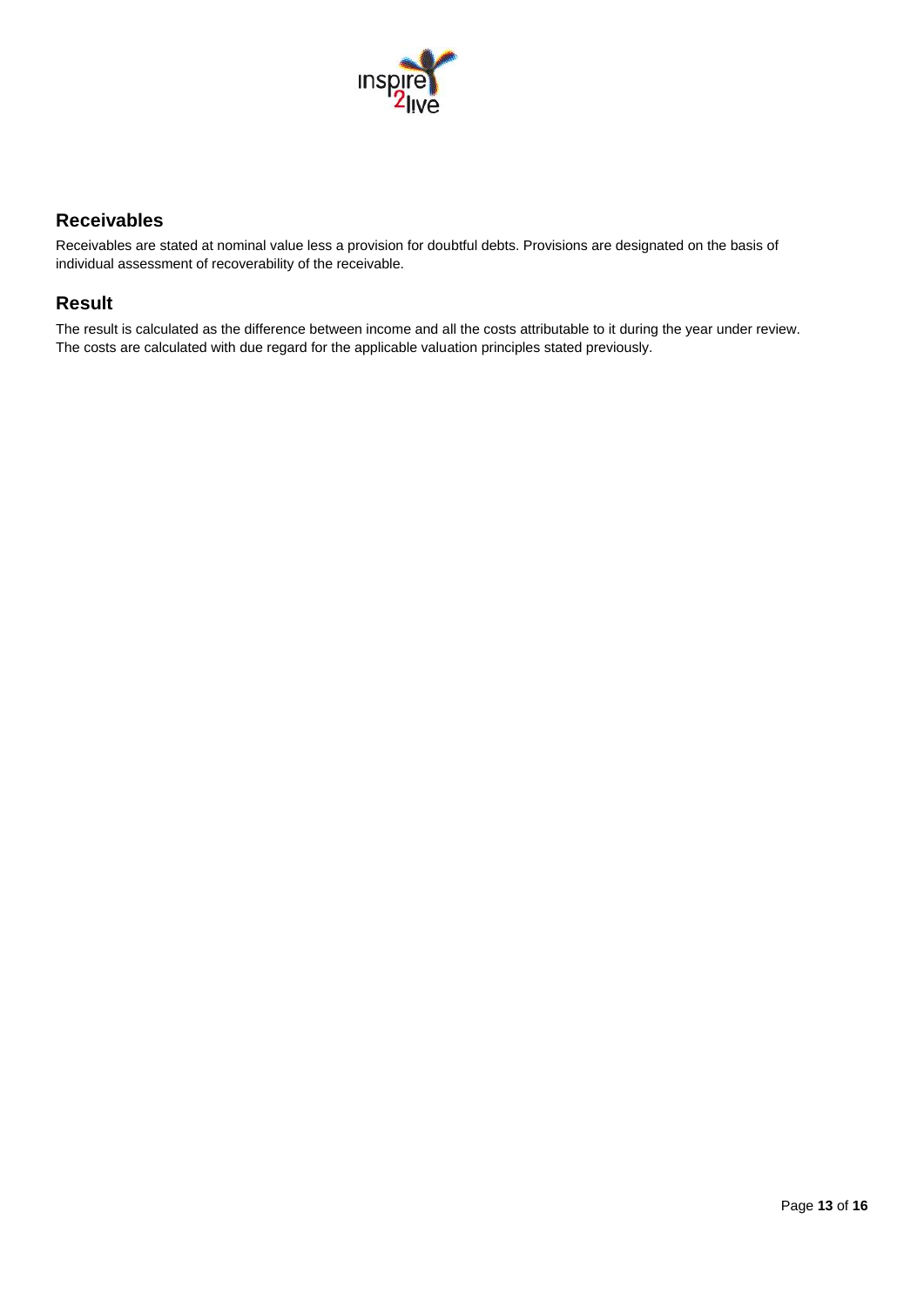

#### **Balance sheet as at 31 December 2020**

#### **Financial fixed assets**

| Long term receivables<br> | 2020       | 2019       |
|---------------------------|------------|------------|
|                           | <b>EUR</b> | <b>EUR</b> |
| Loan Inspire2Live         | 10,000     |            |

In 2020 I2L financed the start-up capital of Inspire2Go BV. I2G's main objective is to provide care tasks commercially, with the proceeds ultimately benefiting causes such as Inspire2Live. The loan of € 10,000 can be seen as risk-bearing capital. No repayment agreements have yet been made, but it is certainly the intention that the loan will eventually be repaid. For the time being, no interest is due on the outstanding balance.

#### **Current assets**

| <b>Receivables</b><br>2.          | 2020         | 2019       |
|-----------------------------------|--------------|------------|
|                                   | <b>EUR</b>   | <b>EUR</b> |
| <b>Income</b>                     |              |            |
| <b>Donations to receive</b>       |              | 50.000     |
| <b>Prepayments Annual Congres</b> | <u>1.150</u> |            |
| 2020/2021                         |              |            |
| 31 December                       | 1.150        | 50.003     |

| Cash and cash equivalents | 2020       | 2019       |
|---------------------------|------------|------------|
|                           | <b>EUR</b> | <b>EUR</b> |
| Rabobank 1356.22.883      | 161.766    | 48.316     |
| Rabobank savings account  | 120.028    | 120.016    |
| 31 December               | 281.794    | 168.332    |

| <b>Foundation's equity</b><br>4. | 2020       | 2019       |
|----------------------------------|------------|------------|
|                                  | <b>EUR</b> | <b>EUR</b> |
| Balance as at 1 January          | 195.012    | 83.916     |
| Result for the year              | 97,931     | 11,096     |
| 31 December                      | 292.943    | 195,012    |

Mentioned before, we have received donation from Cinderella Therapeutics of almost EURO 150.000,00 and meant for Open-Source Pharma, Pain and pancreatic cancer and the World Campus.

| <b>Current liabilities</b><br>5.  | 2020       | 2019       |
|-----------------------------------|------------|------------|
|                                   | <b>EUR</b> | <b>EUR</b> |
| <b>Received in advance Annual</b> |            | 23,324     |
| <b>Congress 2020</b>              |            |            |
| 31 December                       |            | 23.324     |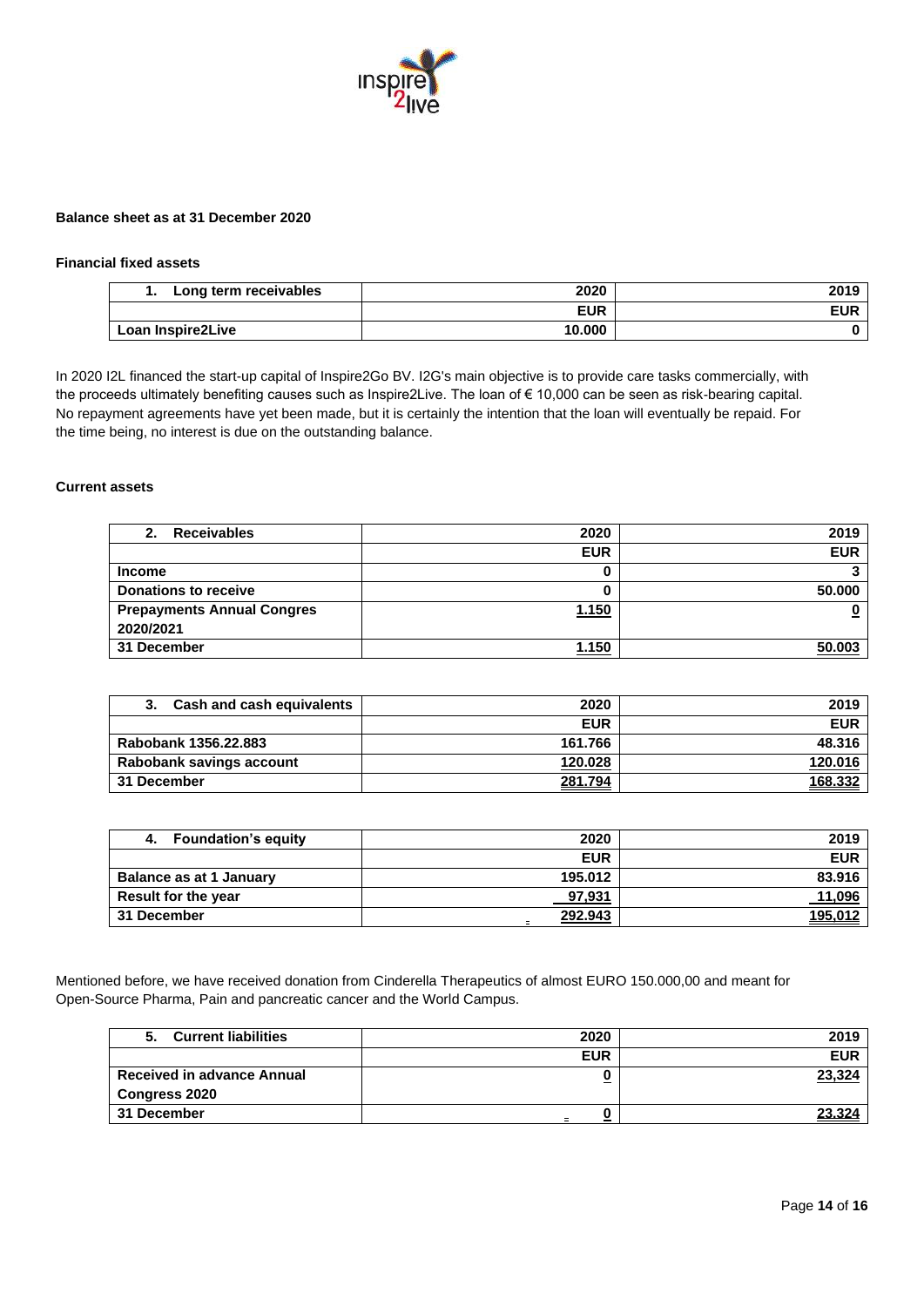

#### **Statement of income and expenses for the year ended 31 December 2020**

| 6.<br><b>Income</b>                   | 2020           | 2019          |
|---------------------------------------|----------------|---------------|
|                                       | <b>EUR</b>     | <b>EUR</b>    |
| <b>Donation Cinderella Foundation</b> | 148.291        |               |
| Result for the year                   | 2.862          | 77.841        |
| 31 December                           | <u>151.153</u> | <u>77.841</u> |

During the 2020 financial year, the average number of employees, converted into full-time equivalents on the payroll of the foundation, amounted to nil persons (2019: nil persons).

From 2020, three persons are paid allowances for work performed. These allowances are not compulsory and are disproportionate to the work performed. These allowances can therefore best be qualified as volunteer allowances.

The board of Stichting Inspire2Live does not receive any remuneration and is independent of any scientific or fund raising organization from which the foundation receives subsidy or other grants. De Nederlandsche Bank allows Peter Kapitein to work three days a week for the foundation.

| <b>Operating costs</b><br>7. | 2020       | 2019       |
|------------------------------|------------|------------|
|                              | <b>EUR</b> | <b>EUR</b> |
| <b>Volunteer allowances</b>  | 11.650     |            |
| <b>General costs</b>         | 5,787      | 13,930     |
| <b>Project costs</b>         | 35,793     | 52,827     |
|                              | 53,230     | 66,757     |

| <b>General costs</b><br>8.         | 2020       | 2019       |
|------------------------------------|------------|------------|
|                                    | <b>EUR</b> | <b>EUR</b> |
| <b>Travel costs for connection</b> | 2.014      | 5.756      |
| <b>Costs Inspire2Go</b>            | 350        | 5,233      |
| <b>Various costs</b>               | 3,423      | 2,941      |
|                                    | 5.787      | 13.930     |